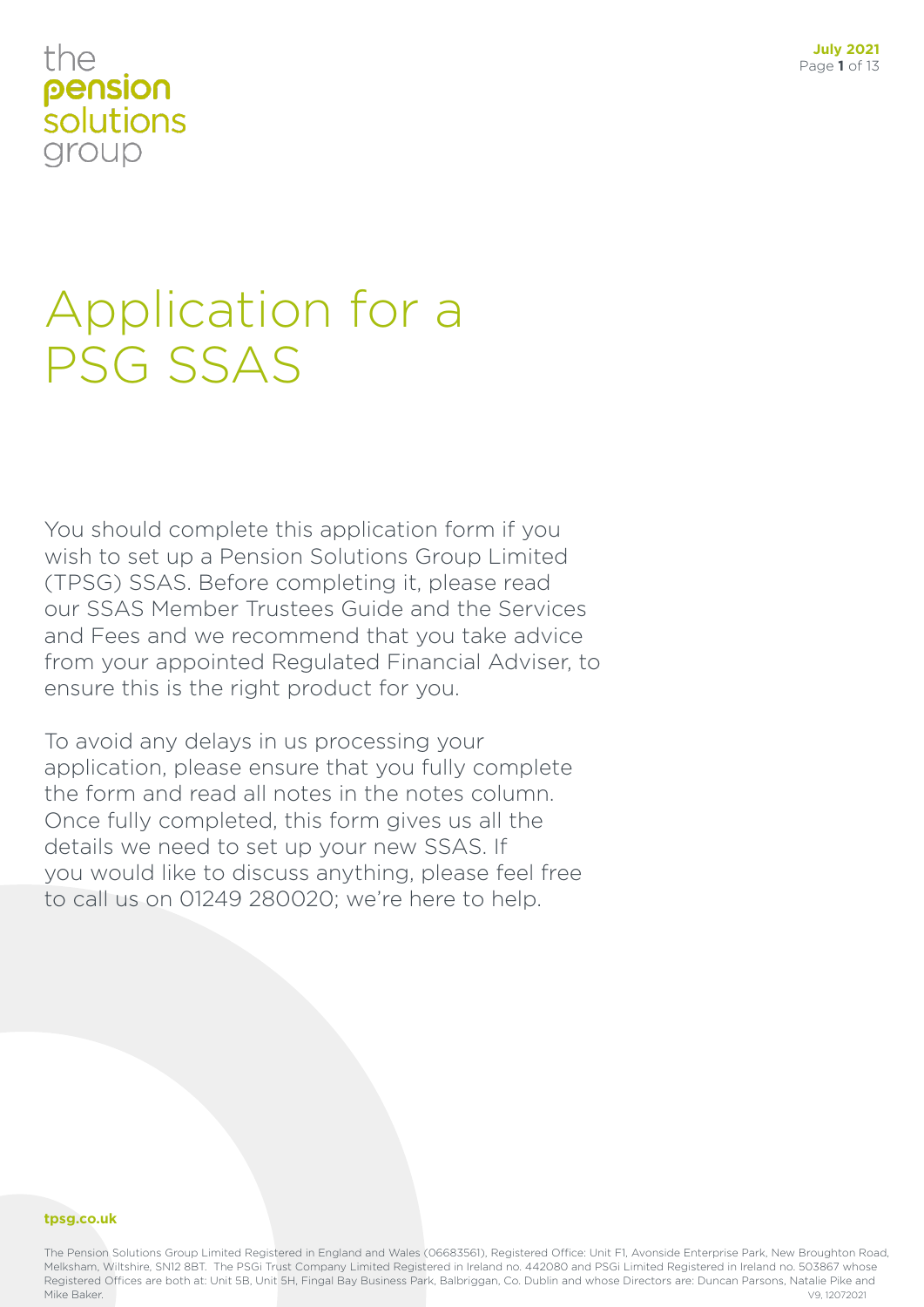#### **Application for a SSAS**

If you need assistance, please call us: 01249 280020

|                                                                                                                                                                                                                                                                                                                                                                                        | What would you like to call your SSAS?                                                                                                                                                                                                                                                                                                                                                                       |
|----------------------------------------------------------------------------------------------------------------------------------------------------------------------------------------------------------------------------------------------------------------------------------------------------------------------------------------------------------------------------------------|--------------------------------------------------------------------------------------------------------------------------------------------------------------------------------------------------------------------------------------------------------------------------------------------------------------------------------------------------------------------------------------------------------------|
|                                                                                                                                                                                                                                                                                                                                                                                        |                                                                                                                                                                                                                                                                                                                                                                                                              |
| <b>SSAS details</b>                                                                                                                                                                                                                                                                                                                                                                    | Called "The SSAS" in the remainder of this application.                                                                                                                                                                                                                                                                                                                                                      |
| <b>Notes</b><br>For example - ABC Limited<br>SSAS (but it can be anything<br>you like). Please note that if you<br>do not provide a name, we will<br>allocate one.<br>You must appoint a Chairperson<br>(who is also a SSAS Member<br>Trustee). The Chairperson is<br>TPSG's main point of contact, on<br>behalf of the Member Trustees,<br>about all matters relating to the<br>SSAS. | How many members will there be in the SSAS at set up?<br>Who should be contacted with any relevant SSAS documents?<br>Adviser<br>Other Member<br>Chairperson<br>Chairperson's (Member/Trustee 1) title<br>Miss<br>Mrs<br>$\ensuremath{\mathsf{M}}\xspace$<br>Other<br>Mr<br>If 'Other' please state<br>First name(s)<br>Surname<br>Previous/other names<br>Permanent residential address (including country) |
|                                                                                                                                                                                                                                                                                                                                                                                        |                                                                                                                                                                                                                                                                                                                                                                                                              |
|                                                                                                                                                                                                                                                                                                                                                                                        | Postcode                                                                                                                                                                                                                                                                                                                                                                                                     |
|                                                                                                                                                                                                                                                                                                                                                                                        | Telephone Number                                                                                                                                                                                                                                                                                                                                                                                             |
|                                                                                                                                                                                                                                                                                                                                                                                        | Mobile Number                                                                                                                                                                                                                                                                                                                                                                                                |
|                                                                                                                                                                                                                                                                                                                                                                                        | Fax Number                                                                                                                                                                                                                                                                                                                                                                                                   |
| All members in the SSAS will be<br>appointed as Trustees. Please<br>advise us of all the individuals                                                                                                                                                                                                                                                                                   | Email Address                                                                                                                                                                                                                                                                                                                                                                                                |
| who will be joining the SSAS in<br>addition to the Chairperson.                                                                                                                                                                                                                                                                                                                        | Member Trustees                                                                                                                                                                                                                                                                                                                                                                                              |
| Please also complete a Member                                                                                                                                                                                                                                                                                                                                                          | Name                                                                                                                                                                                                                                                                                                                                                                                                         |
| Application for each person<br>joining the SSAS.                                                                                                                                                                                                                                                                                                                                       | Name                                                                                                                                                                                                                                                                                                                                                                                                         |
|                                                                                                                                                                                                                                                                                                                                                                                        | Name                                                                                                                                                                                                                                                                                                                                                                                                         |
|                                                                                                                                                                                                                                                                                                                                                                                        | Name                                                                                                                                                                                                                                                                                                                                                                                                         |
|                                                                                                                                                                                                                                                                                                                                                                                        | Name                                                                                                                                                                                                                                                                                                                                                                                                         |
|                                                                                                                                                                                                                                                                                                                                                                                        | Name                                                                                                                                                                                                                                                                                                                                                                                                         |
|                                                                                                                                                                                                                                                                                                                                                                                        | Name                                                                                                                                                                                                                                                                                                                                                                                                         |
| tpsg.co.uk                                                                                                                                                                                                                                                                                                                                                                             | >                                                                                                                                                                                                                                                                                                                                                                                                            |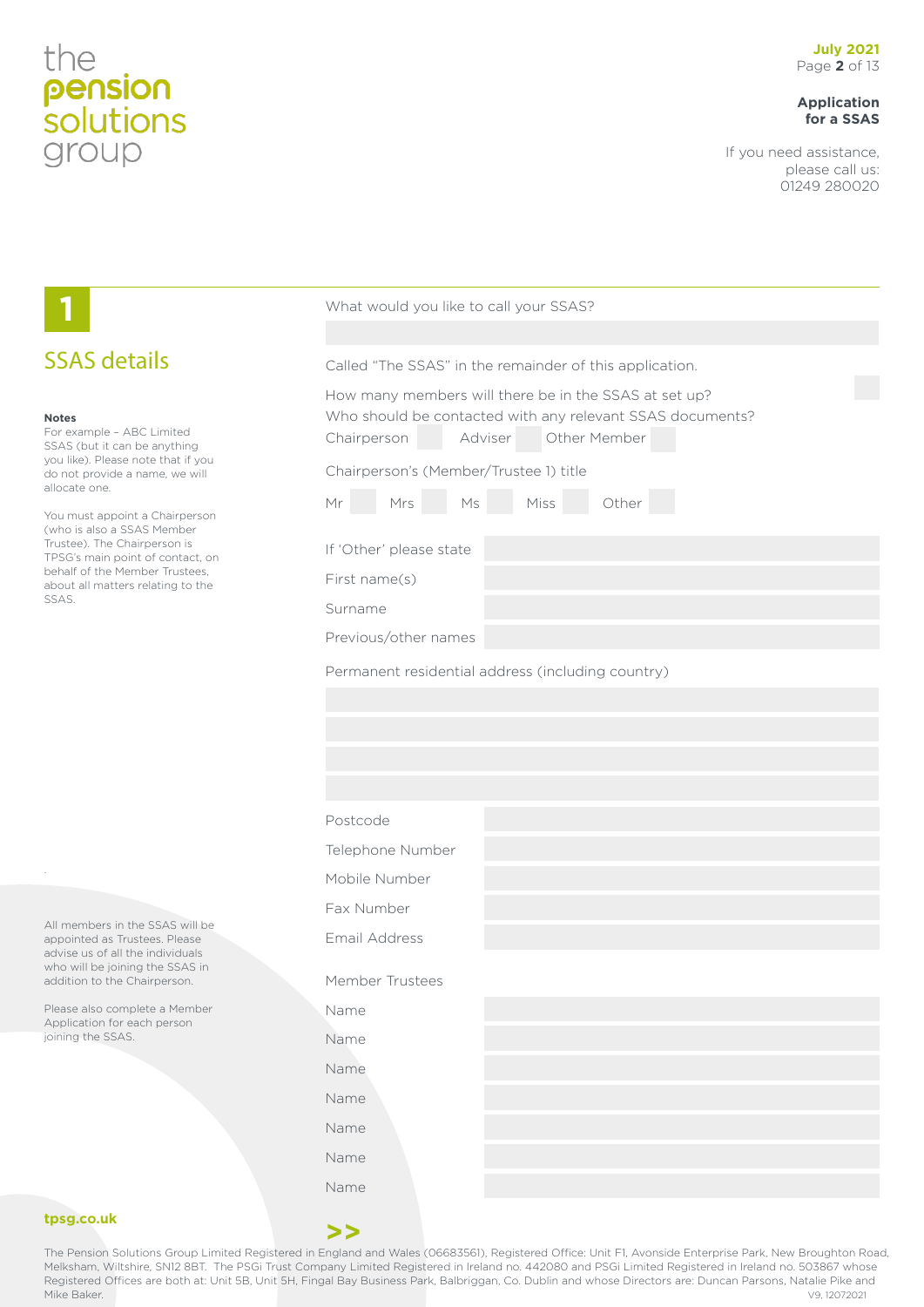**2**

#### **Application for a SSAS**

If you need assistance, please call us: 01249 280020

| Principal                                                                                                                                      | Company name                                                                                                                                              |           |
|------------------------------------------------------------------------------------------------------------------------------------------------|-----------------------------------------------------------------------------------------------------------------------------------------------------------|-----------|
| <b>Employer's details</b>                                                                                                                      |                                                                                                                                                           |           |
|                                                                                                                                                | Registered office address                                                                                                                                 |           |
| <b>Notes</b><br>Please arrange for your<br>adviser to complete a<br>Corporate Verification<br>Certificate (CVC) for the<br>Principal Employer. |                                                                                                                                                           |           |
|                                                                                                                                                | Postcode                                                                                                                                                  |           |
|                                                                                                                                                | Telephone Number                                                                                                                                          |           |
|                                                                                                                                                | Fax Number                                                                                                                                                |           |
| Please note: we will only ever<br>use your email address to                                                                                    | Email Address                                                                                                                                             |           |
| contact you concerning your<br>[clients] scheme and our<br>service.                                                                            | Company registration number                                                                                                                               |           |
|                                                                                                                                                | Financial year end                                                                                                                                        |           |
|                                                                                                                                                | Nature of business                                                                                                                                        |           |
|                                                                                                                                                | Corporation tax district                                                                                                                                  |           |
|                                                                                                                                                | Corporation tax reference                                                                                                                                 |           |
|                                                                                                                                                | <b>PAYE</b> district                                                                                                                                      |           |
|                                                                                                                                                | PAYE reference                                                                                                                                            |           |
|                                                                                                                                                | Trading address (if different from above)                                                                                                                 |           |
|                                                                                                                                                |                                                                                                                                                           |           |
|                                                                                                                                                |                                                                                                                                                           |           |
|                                                                                                                                                |                                                                                                                                                           |           |
|                                                                                                                                                | Postcode                                                                                                                                                  |           |
|                                                                                                                                                | Is the company VAT Registered?                                                                                                                            | No<br>Yes |
|                                                                                                                                                | If 'Yes' please confirm the Registration number                                                                                                           |           |
|                                                                                                                                                |                                                                                                                                                           |           |
| * Please provide us with<br>Certified ID (address and<br>photographic) for Directors<br>with a larger than 25% share                           | Number of Directors                                                                                                                                       |           |
|                                                                                                                                                | *Number of Directors with share ownership of 25% or larger                                                                                                |           |
|                                                                                                                                                | Number of employees                                                                                                                                       |           |
| tpsg.co.uk                                                                                                                                     |                                                                                                                                                           |           |
|                                                                                                                                                | The Pension Solutions Group Limited Registered in England and Wales (06683561), Registered Office: Unit F1, Avonside Enterprise Park, New Broughton Road, |           |

Contact name

Melksham, Wiltshire, SN12 8BT. The PSGi Trust Company Limited Registered in Ireland no. 442080 and PSGi Limited Registered in Ireland no. 503867 whose Registered Offices are both at: Unit 5B, Unit 5H, Fingal Bay Business Park, Balbriggan, Co. Dublin and whose Directors are: Duncan Parsons, Natalie Pike and<br>19, 12072021 Mike Baker. V9, 12072021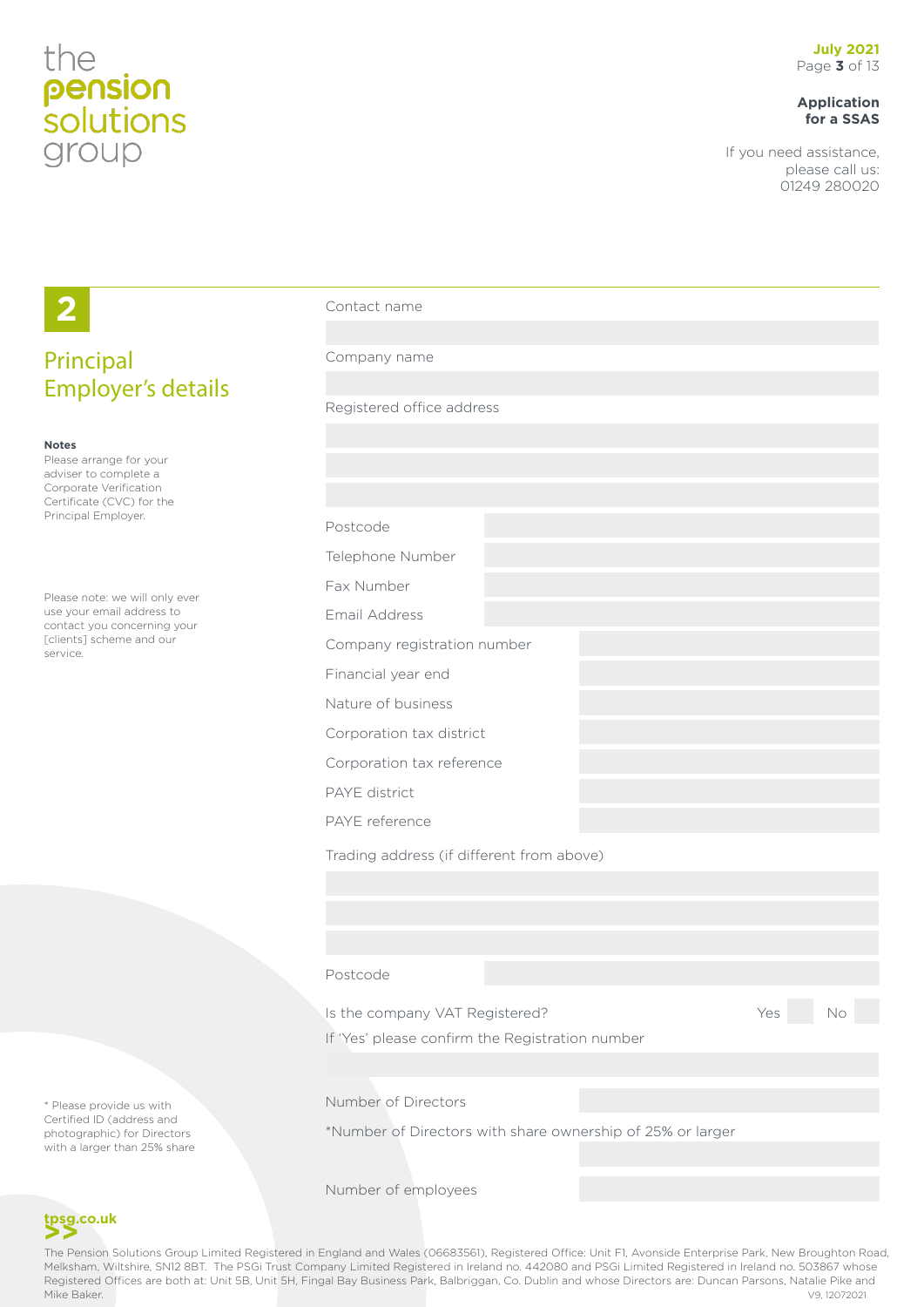#### **Application for a SSAS**

If you need assistance, please call us: 01249 280020

## **3**

#### SSAS Objectives/ Initial contribution details

#### **Notes**

Please provide details of any proposed investments or requirements for payment of benefits.

Detailing factors that are likely to affect the SSAS in the first 12 months, such as investment strategy, property purchase or retirement plans (including timescales) will help us to assist you in achieving your goals. It will also help us to provide you with an efficient service.

Please provide details of the initial employer contribution for each member and the total initial contribution to be paid.

The Principal Employer should seek advice from its accountant before a contribution payment is made.

If a Member has Enhanced or Fixed Protection will be lost if a contribution is paid into the SSAS on his behalf or personally.

Members should seek independent advice from their adviser before a contribution payment is made.

Contributions cannot be paid until the SSAS has been registered with HMRC.

Once we have registered the SSAS with HMRC we will advise you of the Trustee bank account details so that contributions can be made.

#### **tpsg.co.uk**

The Pension Solutions Group Limited Registered in England and Wales (06683561), Registered Office: Unit F1, Avonside Enterprise Park, New Broughton Road, Melksham, Wiltshire, SN12 8BT. The PSGi Trust Company Limited Registered in Ireland no. 442080 and PSGi Limited Registered in Ireland no. 503867 whose Registered Offices are both at: Unit 5B, Unit 5H, Fingal Bay Business Park, Balbriggan, Co. Dublin and whose Directors are: Duncan Parsons, Natalie Pike and Mike Baker. V9, 12072021

Reason for establishing your SSAS

| Premper/Trustee T (Chairperson) - name | AITIOUITU (E) |
|----------------------------------------|---------------|
|                                        |               |
| Member/Trustee 2 - name                | Amount (£)    |
|                                        |               |
| Member/Trustee 3 - name                | Amount (£)    |
|                                        |               |
| Member/Trustee 4 - name                | Amount (£)    |
|                                        |               |
| Member/Trustee 5 - name                | Amount (£)    |
|                                        |               |
| Member/Trustee 6 - name                | Amount (£)    |
|                                        |               |
| Member/Trustee 7 - name                | Amount (£)    |
|                                        |               |
| Member/Trustee 8 - name                | Amount (£)    |
|                                        |               |
|                                        |               |

 $M_{\rm F}$  (Trustee 1/Chairpers) - name Amount ( $\hat{C}$ )

Total contribution

**>>**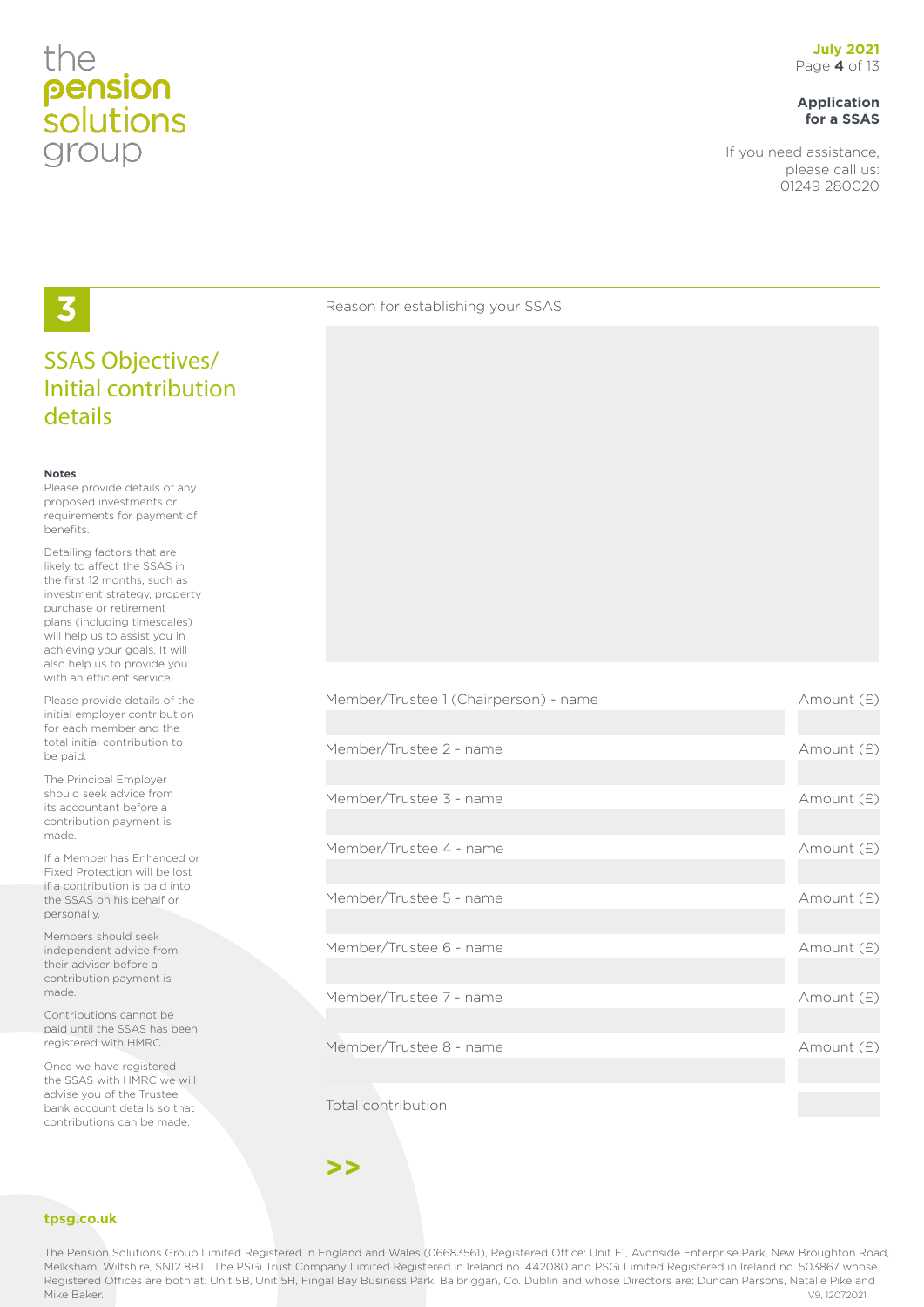#### **Application for a SSAS**

If you need assistance, please call us: 01249 280020



Melksham, Wiltshire, SN12 8BT. The PSGi Trust Company Limited Registered in Ireland no. 442080 and PSGi Limited Registered in Ireland no. 503867 whose Registered Offices are both at: Unit 5B, Unit 5H, Fingal Bay Business Park, Balbriggan, Co. Dublin and whose Directors are: Duncan Parsons, Natalie Pike and Mike Baker. V9, 12072021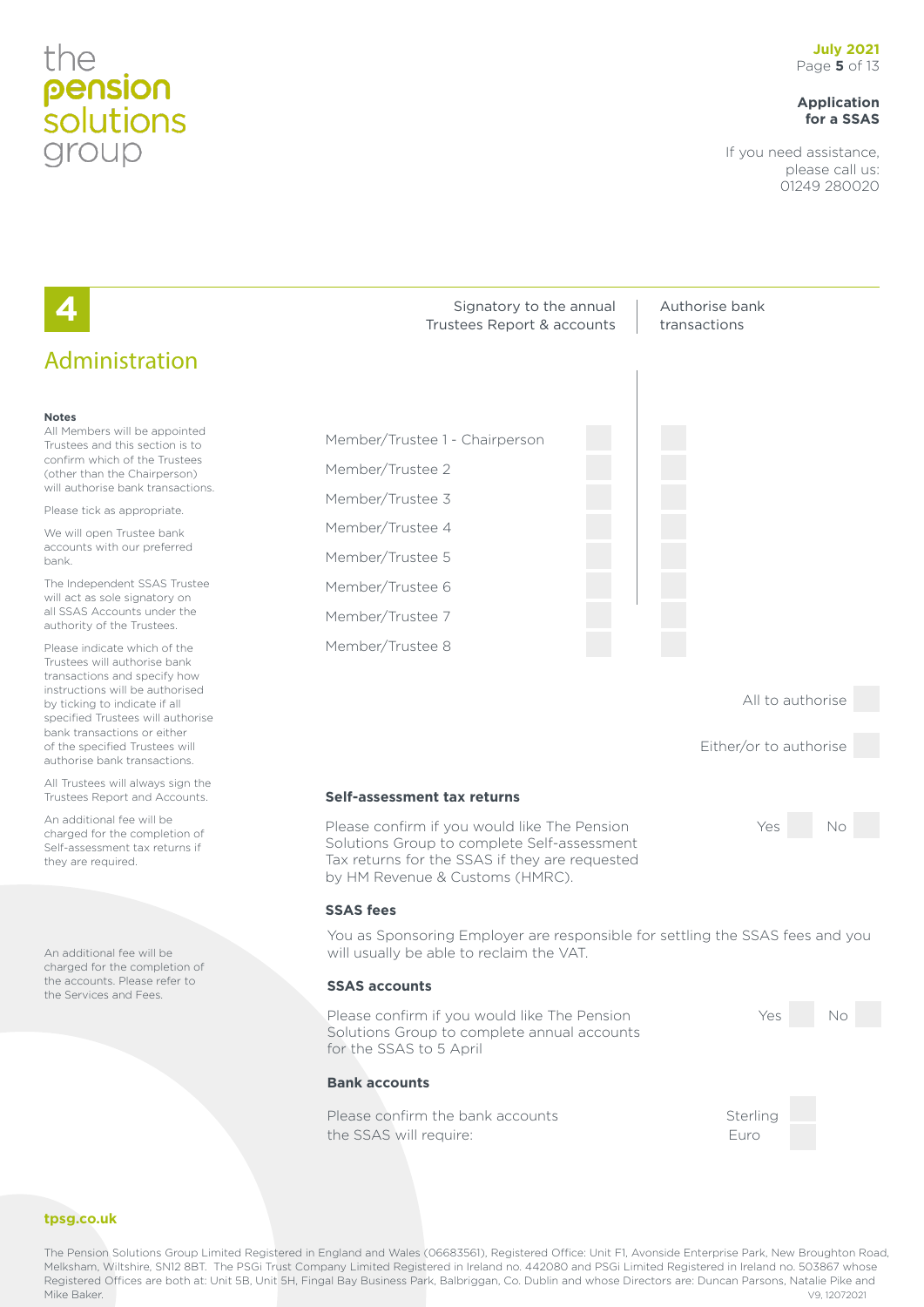#### **Application for a SSAS**

If you need assistance, please call us: 01249 280020

| 5                                                                                          | Company name                                                                                                                                                               |
|--------------------------------------------------------------------------------------------|----------------------------------------------------------------------------------------------------------------------------------------------------------------------------|
| Regulated<br><b>Financial</b>                                                              | Contact name                                                                                                                                                               |
| <b>Adviser's details</b>                                                                   | Network name (if applicable)                                                                                                                                               |
| <b>Notes</b>                                                                               | Address                                                                                                                                                                    |
| You should appoint a<br>Regulated Financial Adviser                                        |                                                                                                                                                                            |
|                                                                                            | Postcode                                                                                                                                                                   |
|                                                                                            | Telephone Number<br>Mobile Number                                                                                                                                          |
|                                                                                            | Fax Number                                                                                                                                                                 |
| Please note: we will only ever<br>use your email address to<br>contact you concerning your | Email Address                                                                                                                                                              |
| [clients] scheme and our<br>service.                                                       | FCA authorisation number/other recognised regulator as appropriate                                                                                                         |
|                                                                                            | Jurisdiction if regulated outside of the UK                                                                                                                                |
|                                                                                            | Regulating authority and authorisation number                                                                                                                              |
|                                                                                            | We will send all correspondence to you at your trading address and copies<br>to your Financial Adviser.<br>Or, alternative address for correspondence/invoices as follows: |
|                                                                                            | Contact name                                                                                                                                                               |
|                                                                                            | Address                                                                                                                                                                    |
|                                                                                            |                                                                                                                                                                            |
|                                                                                            |                                                                                                                                                                            |
|                                                                                            | Postcode                                                                                                                                                                   |
|                                                                                            | >>                                                                                                                                                                         |

#### **tpsg.co.uk**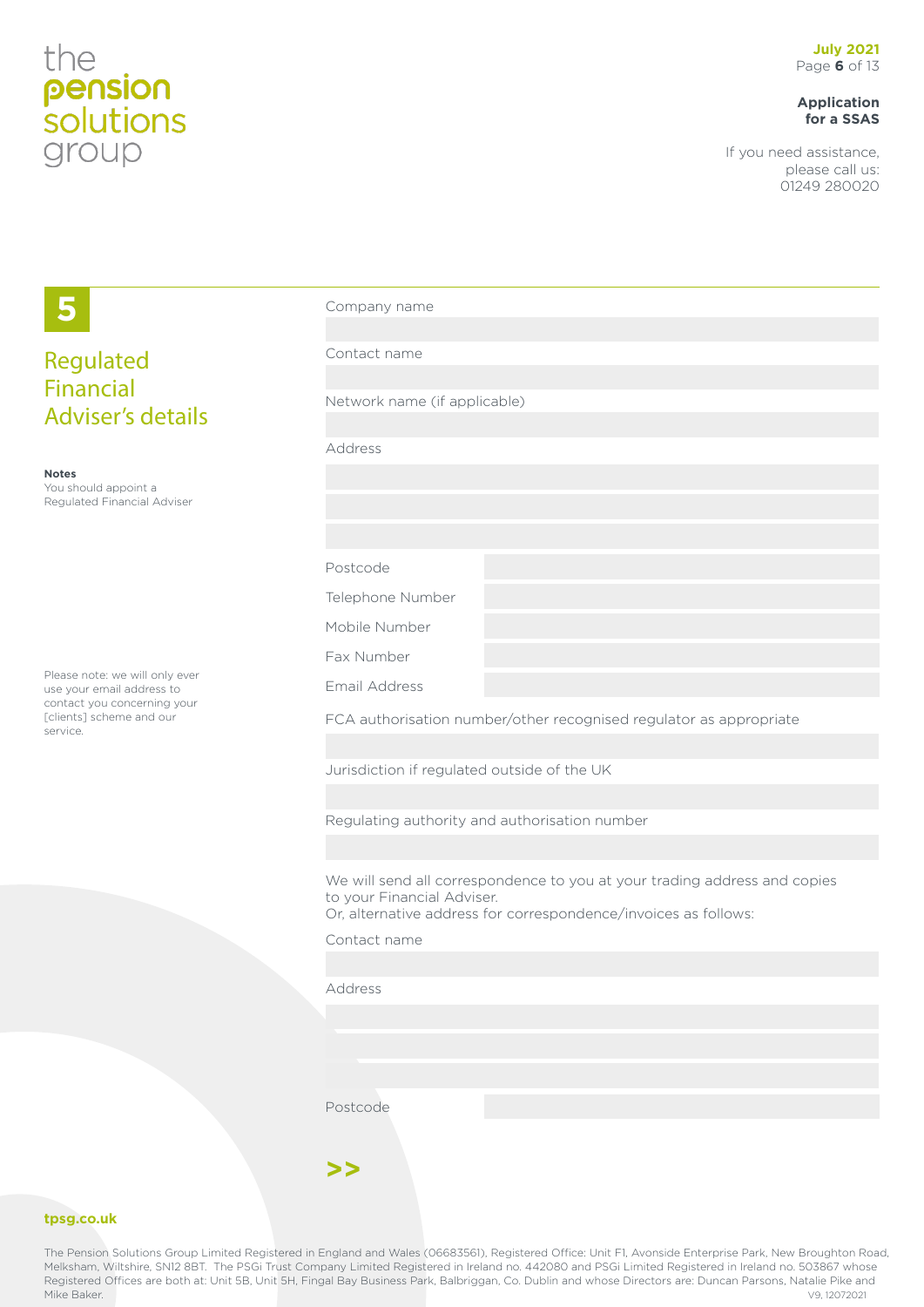#### **Application for a SSAS**

If you need assistance, please call us: 01249 280020

| 6                                                                   | Company name               |                                                                                                                                              |
|---------------------------------------------------------------------|----------------------------|----------------------------------------------------------------------------------------------------------------------------------------------|
|                                                                     |                            |                                                                                                                                              |
| Unregulated                                                         | Contact name               |                                                                                                                                              |
| Intermediary                                                        |                            |                                                                                                                                              |
| details                                                             | Address                    |                                                                                                                                              |
|                                                                     |                            |                                                                                                                                              |
| <b>Notes</b>                                                        |                            |                                                                                                                                              |
|                                                                     |                            |                                                                                                                                              |
|                                                                     |                            |                                                                                                                                              |
|                                                                     | Postcode                   |                                                                                                                                              |
|                                                                     | Telephone Number           |                                                                                                                                              |
|                                                                     | Mobile Number              |                                                                                                                                              |
|                                                                     | Fax Number                 |                                                                                                                                              |
| Please note: we will only ever<br>use your email address to         | Email Address              |                                                                                                                                              |
| contact you concerning your<br>[clients] scheme and our<br>service. | to your Financial Adviser. | We will send all correspondence to you at your trading address and copies<br>Or, alternative address for correspondence/invoices as follows: |
|                                                                     | Contact name               |                                                                                                                                              |
|                                                                     |                            |                                                                                                                                              |
|                                                                     | Address                    |                                                                                                                                              |
|                                                                     |                            |                                                                                                                                              |
|                                                                     |                            |                                                                                                                                              |
|                                                                     |                            |                                                                                                                                              |
|                                                                     |                            |                                                                                                                                              |
|                                                                     | Postcode                   |                                                                                                                                              |
|                                                                     |                            |                                                                                                                                              |

**tpsg.co.uk**

The Pension Solutions Group Limited Registered in England and Wales (06683561), Registered Office: Unit F1, Avonside Enterprise Park, New Broughton Road, Melksham, Wiltshire, SN12 8BT. The PSGi Trust Company Limited Registered in Ireland no. 442080 and PSGi Limited Registered in Ireland no. 503867 whose Registered Offices are both at: Unit 5B, Unit 5H, Fingal Bay Business Park, Balbriggan, Co. Dublin and whose Directors are: Duncan Parsons, Natalie Pike and<br>19, 12072021 Mike Baker. V9, 12072021

**>>**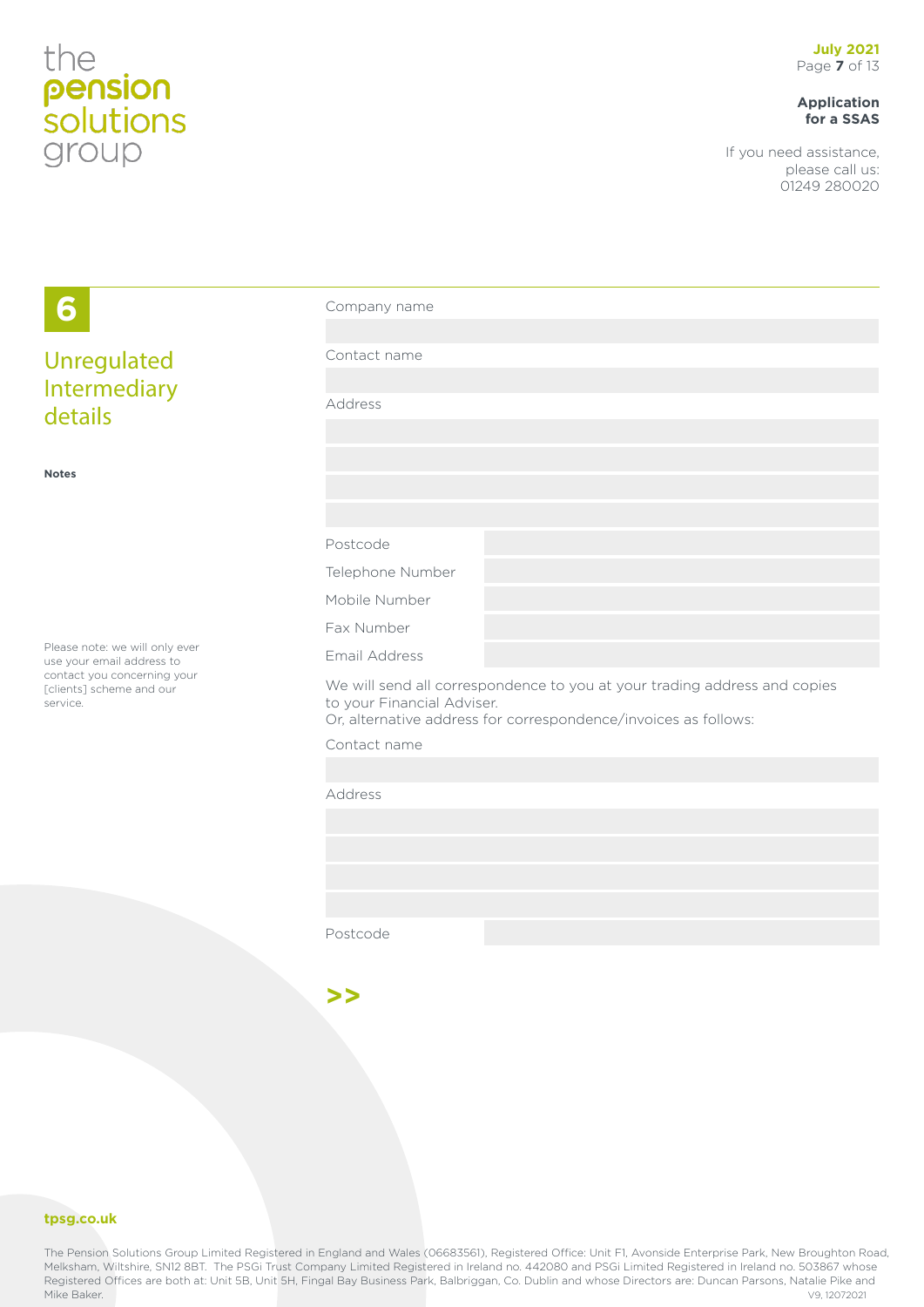#### **Application for a SSAS**

If you need assistance, please call us: 01249 280020

|                                                                                                                                                                                                                  |                                                             |          | Do you wish to appoint an Investment Manager/Stockbroker?                     |
|------------------------------------------------------------------------------------------------------------------------------------------------------------------------------------------------------------------|-------------------------------------------------------------|----------|-------------------------------------------------------------------------------|
|                                                                                                                                                                                                                  | Yes<br>No                                                   |          |                                                                               |
| Investment                                                                                                                                                                                                       | If 'Yes', please confirm the basis of appointment:          |          |                                                                               |
| options                                                                                                                                                                                                          | Execution only                                              | Advisory | Discretionary                                                                 |
|                                                                                                                                                                                                                  | Your Investment Manager's name                              |          |                                                                               |
| <b>Notes</b><br>Please complete this section<br>if you wish to appoint<br>an Investment Manager/<br>Stockbroker to act on behalf<br>of the SSAS Trustees, in<br>addition to your Regulated<br>Financial Adviser. | Your Investment Manager's address                           |          |                                                                               |
| Please ensure that your<br>appointed Investment<br>Manager fully explains the<br>differences between the                                                                                                         |                                                             |          |                                                                               |
| three appointment options.<br>Please tick this box if your                                                                                                                                                       | Postcode                                                    |          |                                                                               |
| Regulated Financial Adviser<br>will also provide you with                                                                                                                                                        | Contact name                                                |          |                                                                               |
| Investment Management/<br>Stockbroker services.                                                                                                                                                                  | Telephone Number                                            |          |                                                                               |
|                                                                                                                                                                                                                  | Fax Number                                                  |          |                                                                               |
|                                                                                                                                                                                                                  | Email Address                                               |          |                                                                               |
| Please note: we will only ever<br>use your email address to                                                                                                                                                      | FCA authorisation number                                    |          |                                                                               |
| contact you concerning your<br>[clients] scheme and our                                                                                                                                                          | Do you wish monies to be held with your Investment Manager? |          |                                                                               |
| service.                                                                                                                                                                                                         | Yes<br>No                                                   |          |                                                                               |
|                                                                                                                                                                                                                  | transferred to your Investment Manager:                     |          | If 'Yes', please confirm the amount or percentage of your plan you wish to be |
|                                                                                                                                                                                                                  | (E)                                                         |          | or, (%)                                                                       |
|                                                                                                                                                                                                                  | nominee name?                                               |          | Do you wish investments to be held in your Investment Manager's               |
|                                                                                                                                                                                                                  | Yes<br>No                                                   |          |                                                                               |
|                                                                                                                                                                                                                  | Limited with an account designation.                        |          | if 'No' investments will be registered in the name of The PSG Trust Company   |
|                                                                                                                                                                                                                  | >>                                                          |          |                                                                               |

#### **tpsg.co.uk**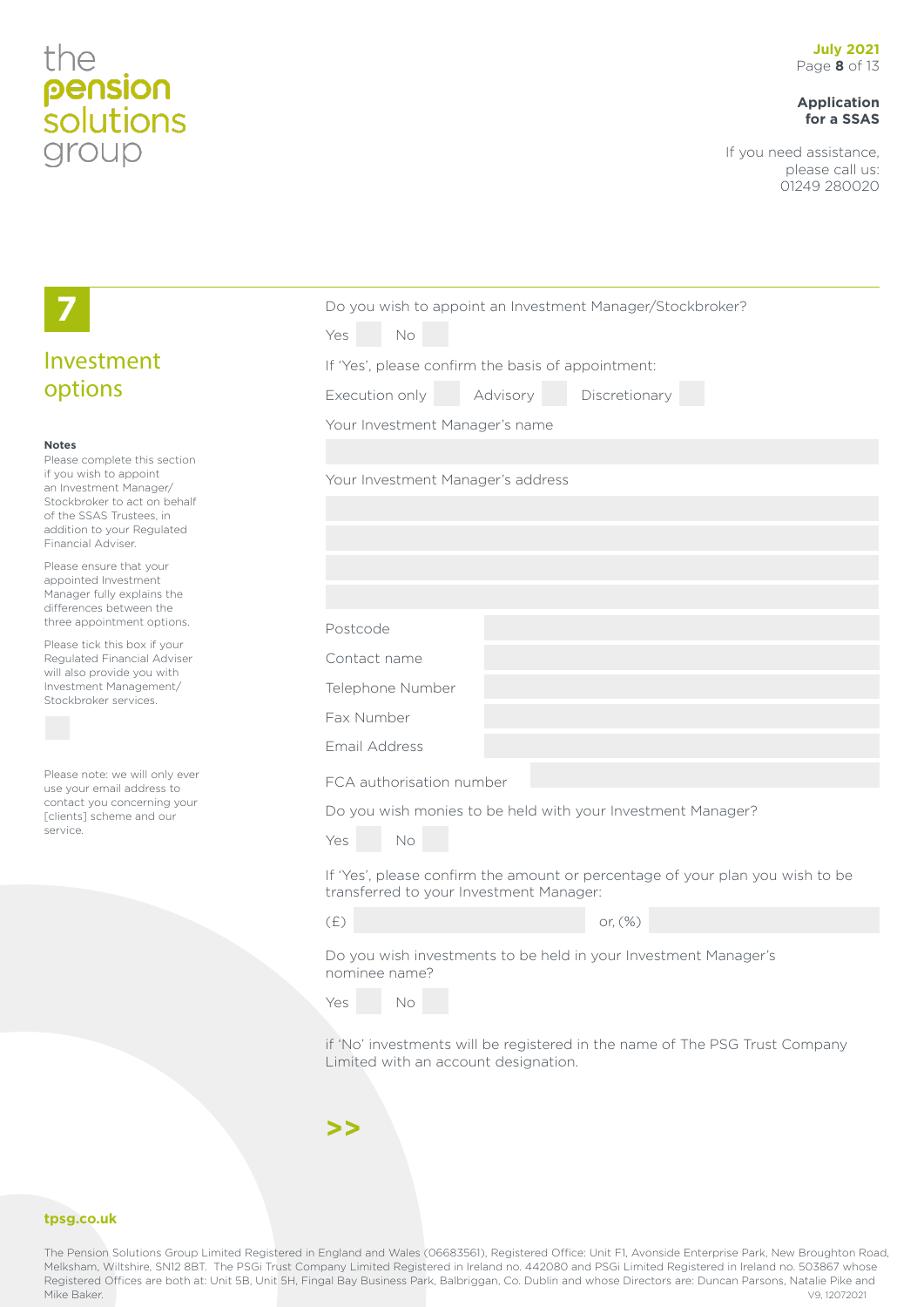#### **Application for a SSAS**

If you need assistance, please call us: 01249 280020

### **8**

#### **Declaration** (important – please read)

This is our standard application for a UK TPSG SSAS and we will rely on the information you, as Principal Employer provide in it. Please ensure that you read the declaration carefully before signing it. If you do not understand any point please contact us for more information, or get advice from your appointed adviser.

#### **1.0) Application**

- 1.1) I request that The Pension Solutions Group Limited establish the SSAS;
- 1.2) I enclose a fully completed and signed Member Application for a TPSG SSAS for each Member, with this application;
- 1.3) The statements I make in this declaration, together with the declarations the members make in the Member Application(s) for a TPSG SSAS, and the terms of the Client Agreement made between The Pension Solutions Group Limited, The PSG Trust Company Limited and Me as the Client ("the Agreement Documents") set out the basis on which The Pension Solutions Group Limited and The PSG Trust Company Limited will provide professional services to Me as the Client ("the Agreement");
- 1.4) I hereby make the following declarations in respect of my request to establish the SSAS and confirm I have read and understood the notes in the Application for a TPSG SSAS and agree to the fees detailed in the Services and Fees for a TPSG SSAS document;
- 1.5) I confirm that, to the best of my knowledge and belief, the particulars given on this Application form are correct and complete.

#### **2.0)Documentation**

2.1) I request The Pension Solutions Group Limited to provide the necessary documentation to establish the SSAS and provide the members with details of their membership. The Pension Solutions Group Limited is entitled to charge for this and other work associated with establishing the SSAS and I have read and understood the Services and Fees for a TPSG SSAS document that details these costs.

#### **3.0)Appointment of Chairperson**

3.1) I agree to appoint the Member Trustee nominated on page 1 to the role of Chairperson.

#### **4.0)Bank Account**

**>>**

4.1) I agree to The Pension Solutions Group Limited opening bank accounts for the SSAS with its preferred bank. I also understand that The PSG Trust Company Limited will be sole signatory to these accounts and that if I require an account to be opened with any other bank, I accept the additional charges involved, as detailed in the Services and Fees for a PSG SSAS document.

**tpsg.co.uk**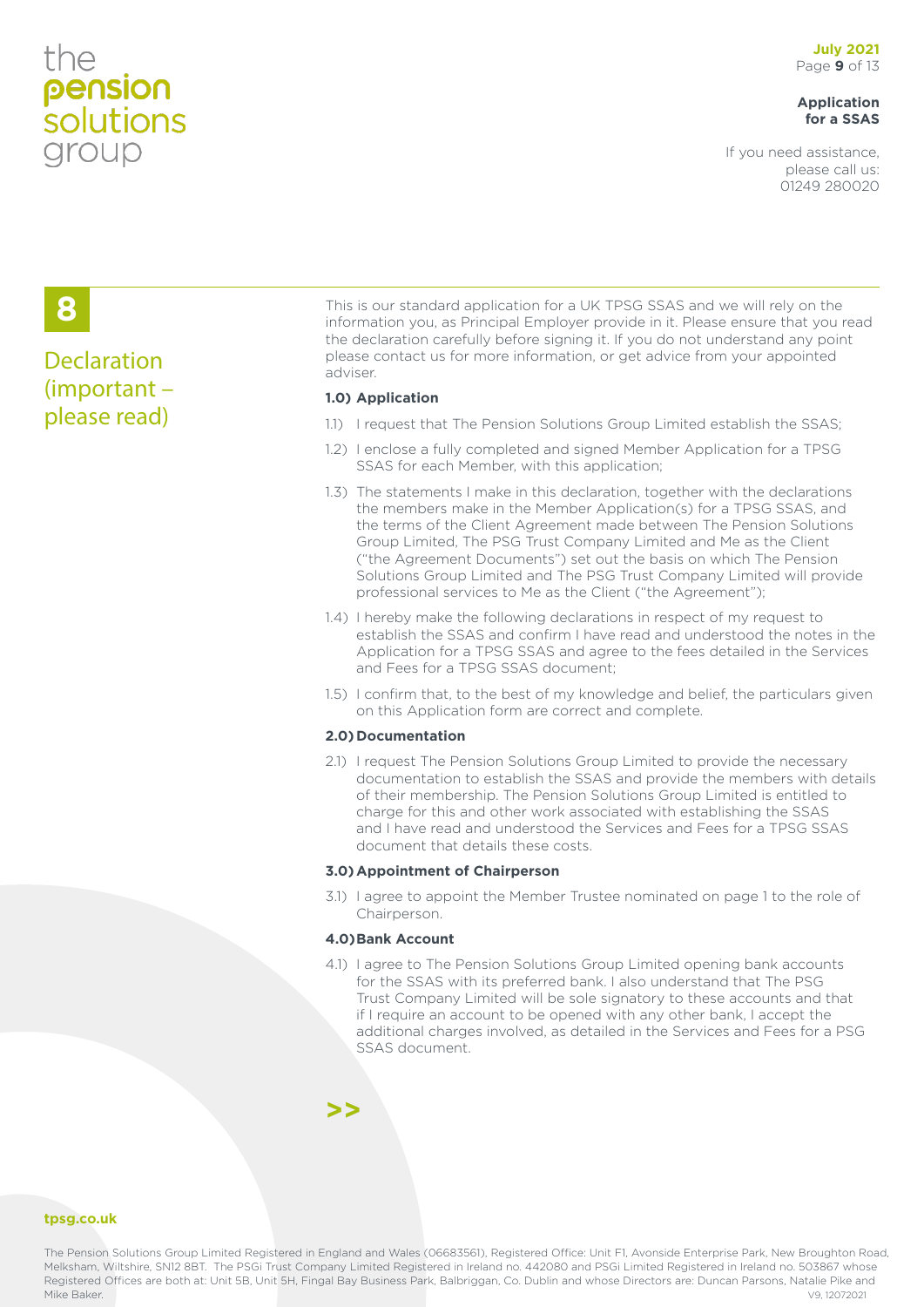#### **Application for a SSAS**

If you need assistance, please call us: 01249 280020

#### Declaration (continued) (important – please read)

#### **5.0)Contributions**

5.1) I understand that once a contribution has been made, it can be returned only in limited circumstances and subject to HMRC regulations. I confirm that the information provided on this form, is correct to the best of my knowledge.

#### **6.0)Data Protection and Confidentiality**

- 6.1) Whether or not I become a Client, all the information I and/or my adviser give you, The Pension Solutions Group Limited , or you hold about me, including transactional data, may be shared with, and used by, the group of companies to which you belong, your associated companies, service providers or agents who may be located in other countries;
- 6.2) I understand that you will ensure that My information is only used in accordance with My instructions and your own strict internal confidentiality policies. If you transfer My information to another country, you will also ensure that it is given the same levels of protection as required under the UK Data Protection Act;
- 6.3)I agree that, unless I have instructed The Pension Solutions Group Limited to the contrary in the case of (b) and (c) below, my information may be used for administrative purposes and to:
	- (a) provide and run the product I have applied for and develop and improve your products and services;
	- (b) identify and advise me by post, telephone or electronic media of products and services, which your group of companies and associated companies think may interest me;
	- (c) invite me to take part in market research surveys.
- 6.4)Before you can establish my SSAS, you may make searches at credit reference agencies who will supply you with information including information from Companies House and in the case of Directors of the Principal Employer, the electoral register, for the purposes of verifying identity. The credit reference agencies will record details of the search whether or not the application proceeds, but I understand this is not a credit check and will not be seen or used by lenders to assess my ability to obtain credit;
- 6.5)If I give you false or inaccurate information and fraud is identified, details will be sent to fraud prevention agencies by The Pension Solutions Group Limited. Law enforcement agencies may access and use this information;
- 6.6)You and other organisations may search and use, from other countries, the information recorded at fraud prevention agencies. Further information on the credit reference agencies and fraud prevention agencies that you use is available by contacting you;
- 6.7)You may also give essential information about my account, to third parties as necessary to run my account and for regulatory purposes and receive information held on me by third parties for these purposes. Information about me will be kept after my SSAS is closed. I understand I have the right to see certain records you hold about me, on payment of a fee.

For more information about how we use your personal data and how we will treat it, please refer to our Privacy Statement.

#### **tpsg.co.uk**

The Pension Solutions Group Limited Registered in England and Wales (06683561), Registered Office: Unit F1, Avonside Enterprise Park, New Broughton Road, Melksham, Wiltshire, SN12 8BT. The PSGi Trust Company Limited Registered in Ireland no. 442080 and PSGi Limited Registered in Ireland no. 503867 whose Registered Offices are both at: Unit 5B, Unit 5H, Fingal Bay Business Park, Balbriggan, Co. Dublin and whose Directors are: Duncan Parsons, Natalie Pike and Mike Baker. V9, 12072021

**>>**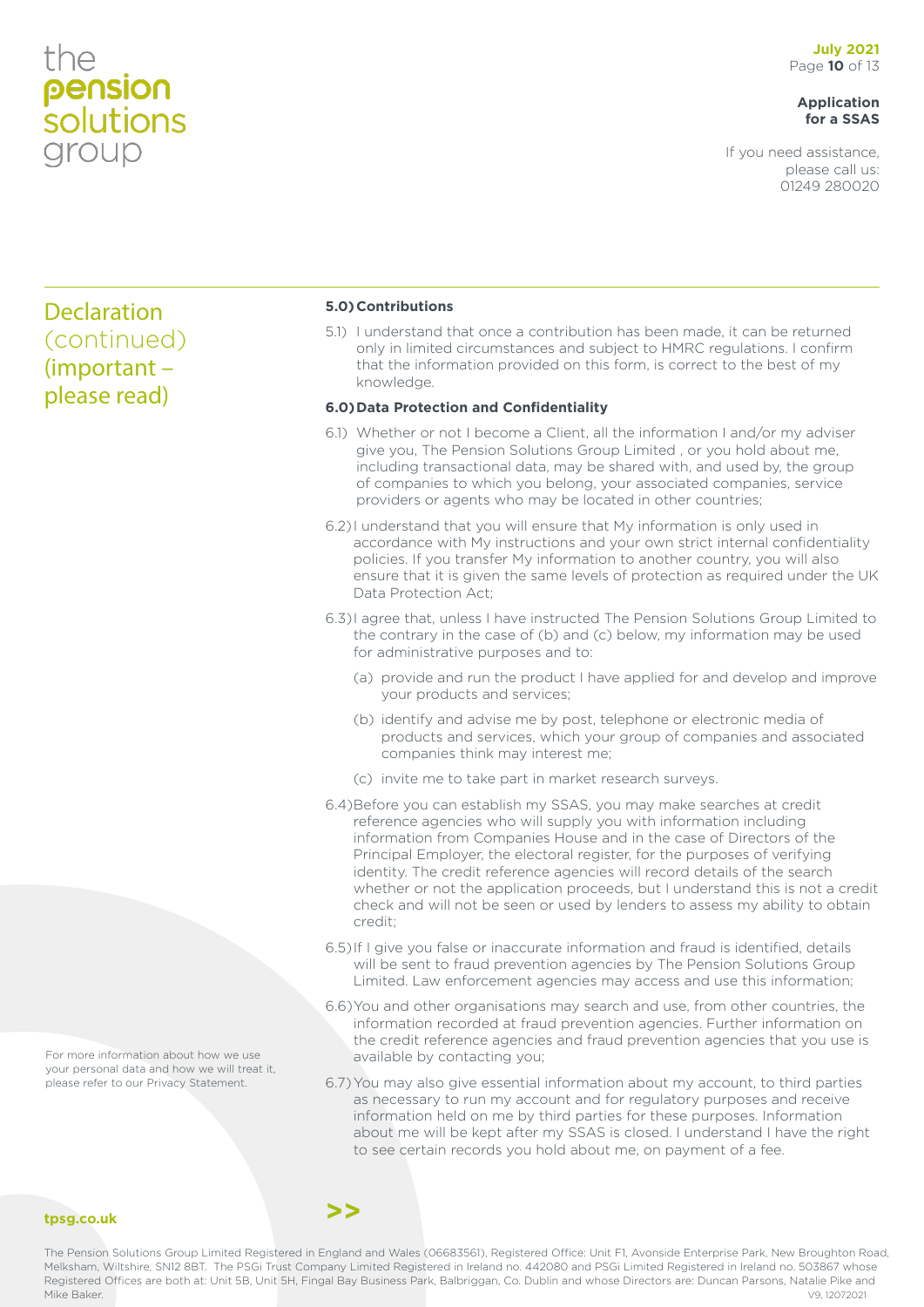#### **Application for a SSAS**

If you need assistance, please call us: 01249 280020

#### Declaration (continued) (important – please read)

#### **7.0) Financial Promotions**

- 7.1) I can confirm I have received and read, because I have either received it directly or via my Regulated Financial Adviser or Intermediary, the following documents:
	- TPSG SSAS Member Trustees Guide;
	- TPSG SSAS Services and Fees;
	- TPSG SSAS Service Standards;
	- TPSG SSAS Terms & Conditions:
	- TPSG Privacy Statement;
	- A copy of the banking partner's Terms and Conditions.

#### **8.0)Acceptance and Declaration**

- 8.1) I understand it is a serious offence to make false statements and that the penalties are severe and could lead to prosecution;
- 8.2) I acknowledge and accept the terms of this Application and I understand that the services provided under it do not extend to financial advice under the terms of the Financial Services and Markets Act 2000.

#### **Fees**

9.1) On receipt of this application I understand that TPSG will invoice immediately for the establishment of the scheme, the first year administration fees and any transaction fees.

For and on behalf of Limited Contact Contact Contact Contact Contact Contact Contact Contact Contact Contact Contact Contact Contact Contact Contact Contact Contact Contact Contact Contact Contact Contact Contact Contact C

Director's signature

Director/Company Secretary's signature

Date

**>>**

**tpsg.co.uk**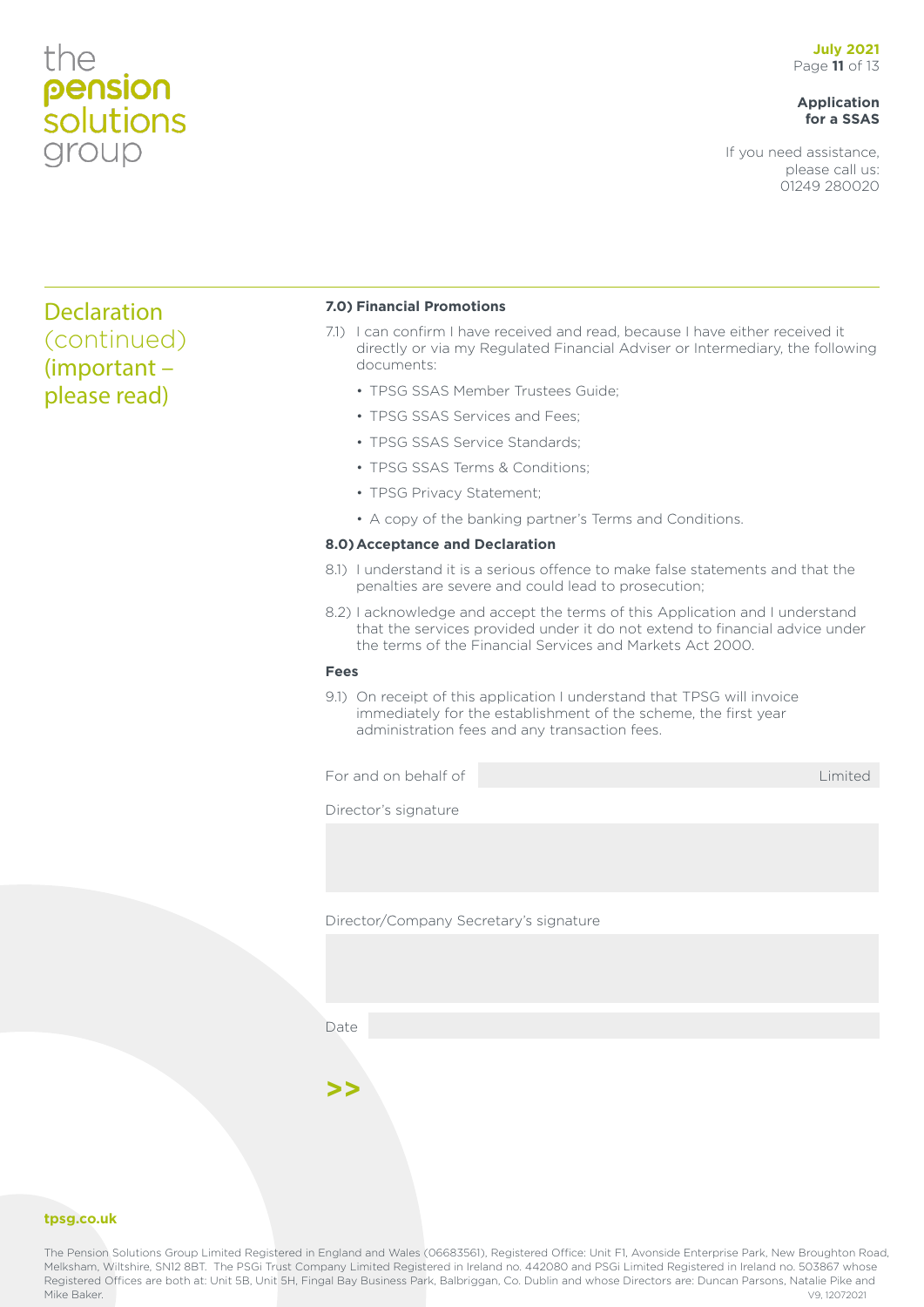**9**

**Trustees** 

of Principal Employer's Declaration

Acknowledgement

#### **Application for a SSAS**

If you need assistance, please call us: 01249 280020

|            | I/We acknowledge the Declaration made by the Principal Employer. |
|------------|------------------------------------------------------------------|
| Print name |                                                                  |
| Position   | Chairperson - Member/Trustee 1                                   |
|            |                                                                  |
|            |                                                                  |
| Signature  |                                                                  |
| Print name |                                                                  |
| Position   | Chairperson - Member/Trustee 2                                   |
|            |                                                                  |
|            |                                                                  |
| Signature  |                                                                  |
| Print name |                                                                  |
| Position   | Chairperson - Member/Trustee 3                                   |
|            |                                                                  |
| Signature  |                                                                  |
|            |                                                                  |
| Print name |                                                                  |
| Position   | Chairperson - Member/Trustee 4                                   |
|            |                                                                  |
| Signature  |                                                                  |
| Print name |                                                                  |
|            |                                                                  |
| Position   | Chairperson - Member/Trustee 5                                   |
|            |                                                                  |
| Signature  |                                                                  |

To be signed by the Chairperson and all Member Trustees.

**Minors cannot be appointed as Chairperson or appointed as Trustees. The person with parental responsibility should sign this application on behalf of a minor.**

**>>**

#### **tpsg.co.uk**